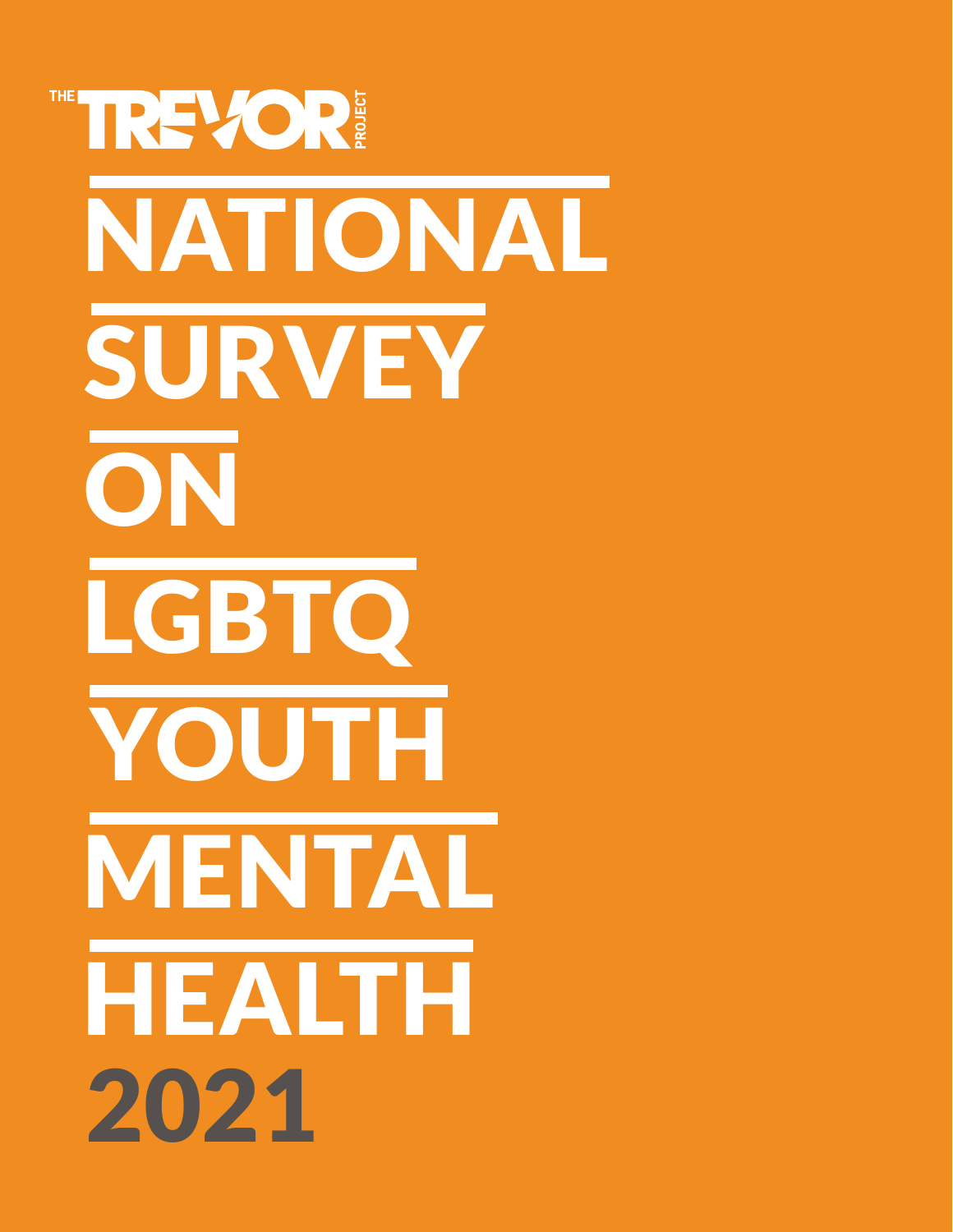## **TABLE OF CONTENTS**

| <b>Introduction</b>                                 | $\overline{2}$ |
|-----------------------------------------------------|----------------|
| Suicide & Mental Health                             | 3              |
| <b>Finding Support: Mental Healthcare</b>           | 5              |
| <b>Finding Support: Crisis Services</b>             | 6              |
| COVID-19                                            | 7              |
| <b>Supporting Transgender &amp; Nonbinary Youth</b> | 10             |
| <b>Food Insecurity</b>                              | 11             |
| <b>Conversion Therapy</b>                           | 12             |
| <b>Discrimination</b>                               | 13             |
| <b>Affirming Spaces</b>                             | 14             |
| <b>Finding Joy</b>                                  | 15             |
| <b>Research</b>                                     | 16             |
| Methodology                                         | 17             |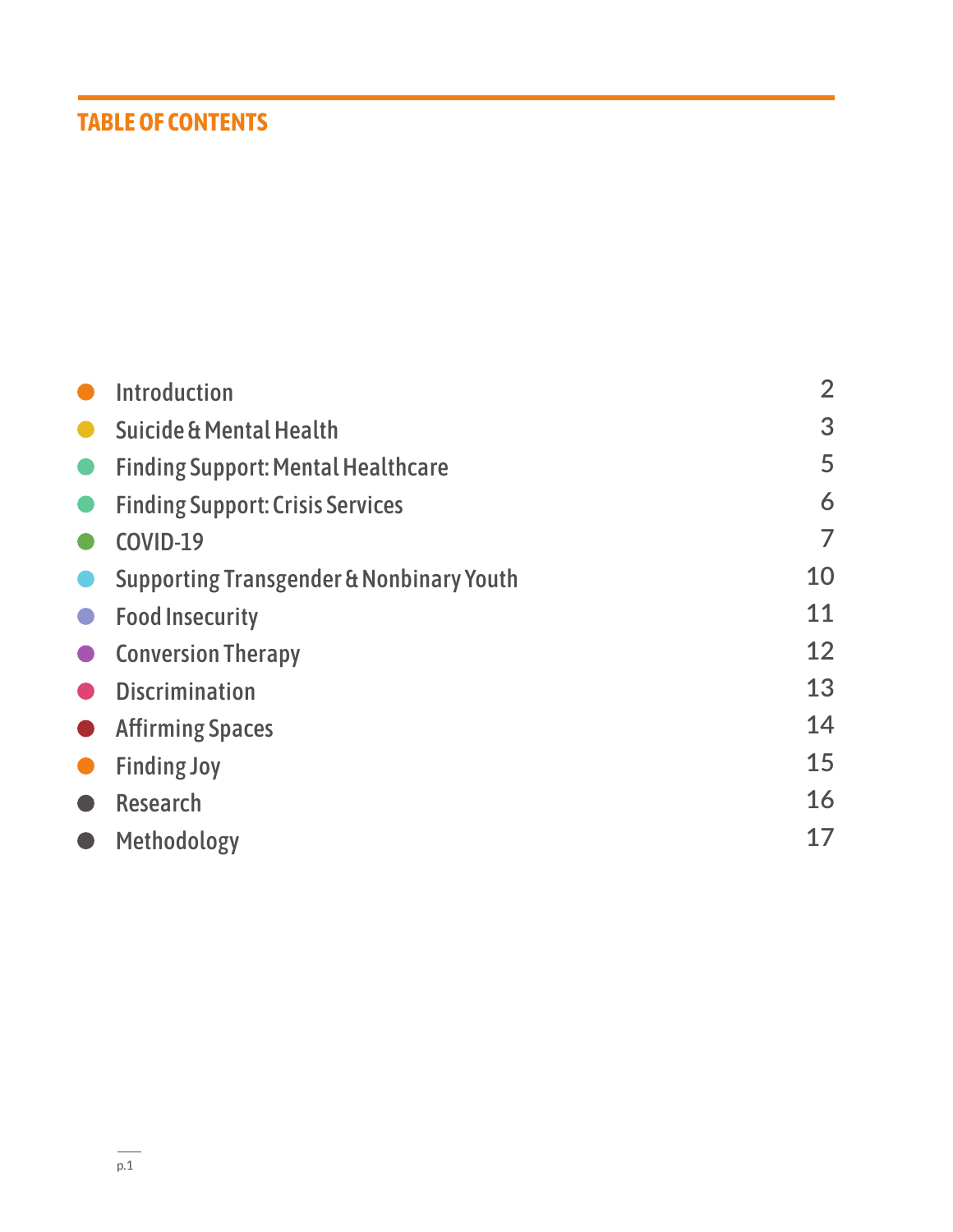#### **INTRODUCTION**

The past year has been incredibly difficult for so many, but we also know that lesbian, gay, bisexual, transgender, queer and questioning (LGBTQ) youth have faced unique challenges. The Trevor Project's 2021 National Survey on LGBTQ Youth Mental Health sheds light on many of these challenges by capturing the experiences of nearly 35,000 LGBTQ youth ages 13–24 across the United States.

Our third annual survey provides brand new data on the impacts of the COVID-19 pandemic, mental health care disparities, discrimination, food insecurity, conversion therapy, and suicide — in addition to the benefits of LGBTQ-affirming spaces and respecting the pronouns of transgender and nonbinary youth.

**We are also proud that this sample is our most diverse yet, with 45% being LGBTQ youth of color and 38% being transgender or nonbinary.**

Among some of the key findings of the survey:

- **• 42% of LGBTQ youth** seriously considered attempting suicide in the past year, including **more than half of transgender and nonbinary youth**.
- **• 12% of white youth** attempted suicide compared to **31% of Native/ Indigenous youth**, **21% of Black youth**, **21% of multiracial youth**, **18% of Latinx youth**, and **12% of Asian/Pacific Islander youth**.
- **• 94% of LGBTQ youth** reported that recent politics negatively impacted their mental health.
- **• More than 80% of LGBTQ youth** stated that COVID-19 made their living situation more stressful — and **only 1 in 3 LGBTQ youth** found their home to be LGBTQ-affirming.
- **• 70% of LGBTQ youth** stated that their mental health was "poor" most of the time or always during COVID-19.
- **• 48% of LGBTQ youth** reported they wanted counseling from a mental health professional but were unable to receive it in the past year.
- **• 30% of LGBTQ youth** experienced food insecurity in the past month, including half of all Native/Indigenous LGBTQ youth.
- **• 75% of LGBTQ youth** reported that they had experienced discrimination based on their sexual orientation or gender identity at least once in their lifetime.
- **• Half of all LGBTQ youth of color** reported discrimination based on their race/ethnicity in the past year, including **67% of Black LGBTQ youth and 60% of Asian/Pacific Islander LGBTQ youth**.
- **• 13% of LGBTQ youth** reported being subjected to conversion therapy, with **83% reporting** it occurred when they were under age 18.
- **• Transgender and nonbinary youth** who reported having **pronouns respected** by all of the people they lived with attempted suicide at half the rate of those who did not have their pronouns respected by anyone with whom they lived.
- **• Transgender and nonbinary youth** who were able to change their name and/ or gender marker on **legal documents**, such as driver's licenses and birth certificates, reported **lower rates** of attempting suicide.
- **• LGBTQ youth who had access to spaces** that affirmed their sexual orientation and gender identity reported **lower rates** of attempting suicide.
- **• An overwhelming majority of LGBTQ youth** said that social media has both positive **(96%)** and negative **(88%)** impacts on their mental health and well-being.

This data underscores many of the serious challenges experienced by LGBTQ youth over the last year and should serve as an urgent call to action. But it also speaks to the diversity and resiliency of LGBTQ youth and provides valuable insights into their everyday sources of strength and positivity.

We hope these findings will be used by fellow researchers, policymakers, and other youth-serving organizations to better support LGBTQ youth across the country and around the globe.

Over the next year, The Trevor Project will release new data from this national survey sample in the form of monthly research briefs and quarterly reports related to LGBTQ youth mental health and suicide prevention. Through our research, education, advocacy, and direct services, we strive to amplify the experiences of LGBTQ youth and to facilitate the implementation of comprehensive, intersectional policy solutions.

And as always, we will continue to do all we can to remind LGBTQ youth that they deserve love and support and the ability to live their lives without fear, discrimination, and violence. If you are an LGBTQ young person, please know that you are never alone and The Trevor Project is here to support you 24/7.



**Amit Paley** CEO & Executive Director The Trevor Project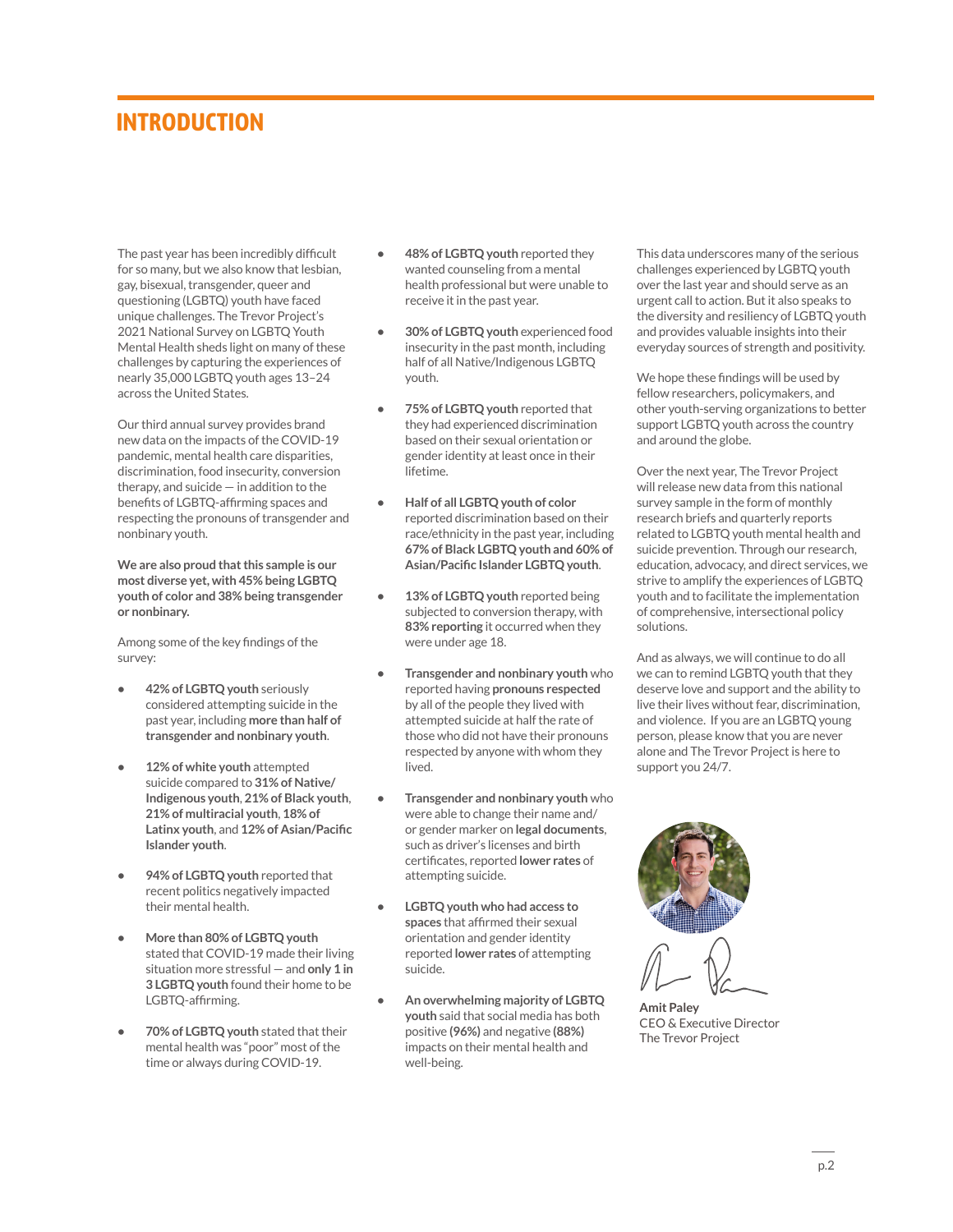## **SUICIDE & MENTAL HEALTH**

**42% of LGBTQ youth** seriously considered attempting suicide in the past year, including **more than half of transgender and nonbinary youth**.

**12% of white youth** attempted suicide compared to **31% of Native/Indigenous youth**, **21% of Black youth**, **21% of multiracial youth**, **18% of Latinx youth**, and **12% of Asian/Pacific Islander youth**.

LGBTQ youth who:

● Considered suicide ● Attempted suicide

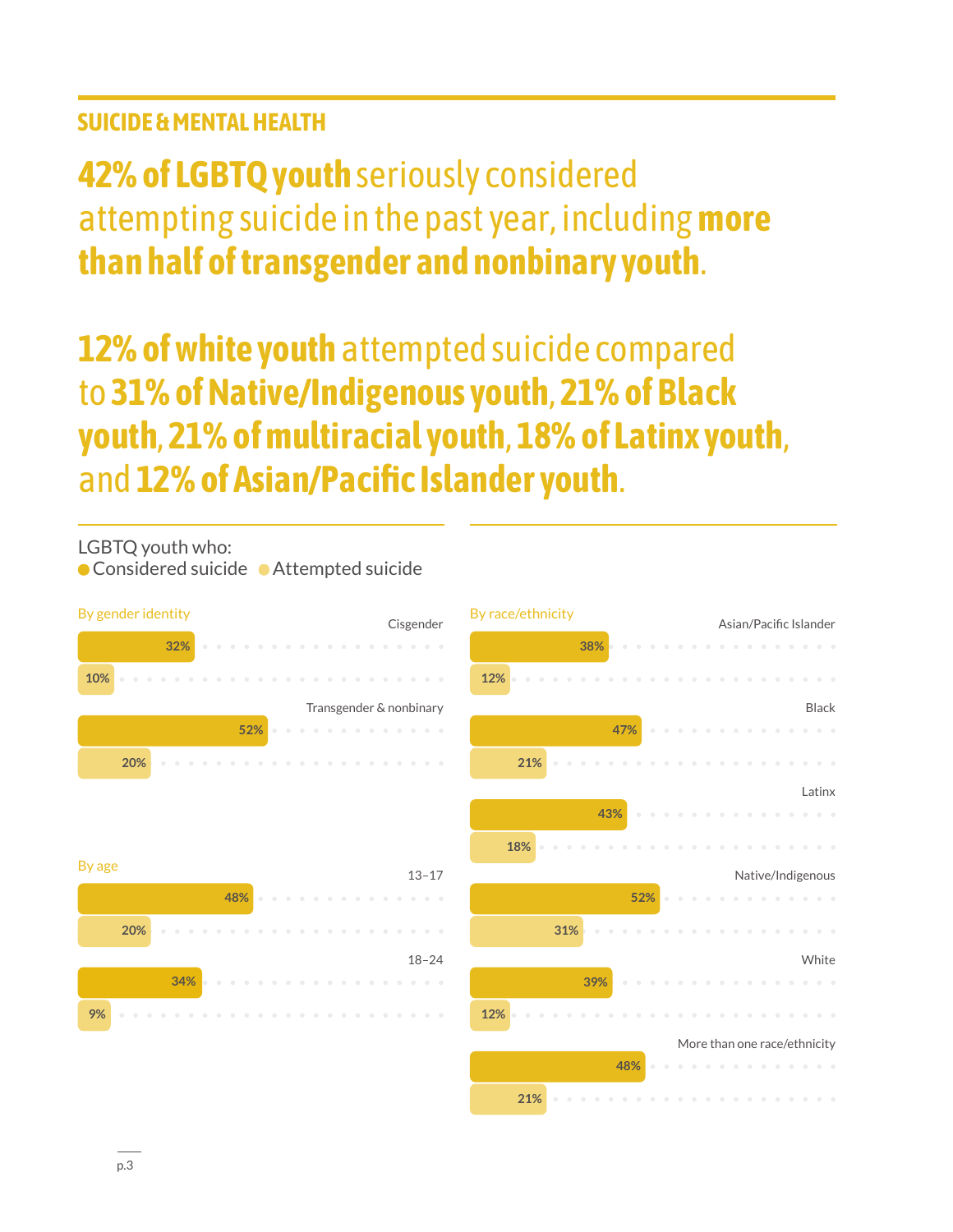## **SUICIDE & MENTAL HEALTH**

**72% of LGBTQ youth** reported symptoms of generalized anxiety disorder in the past two weeks, including **more than 3 in 4 transgender and nonbinary youth.**

**62% of LGBTQ youth** reported symptoms of major depressive disorder in the past two weeks, including **more than 2 in 3 of transgender and nonbinary youth.**

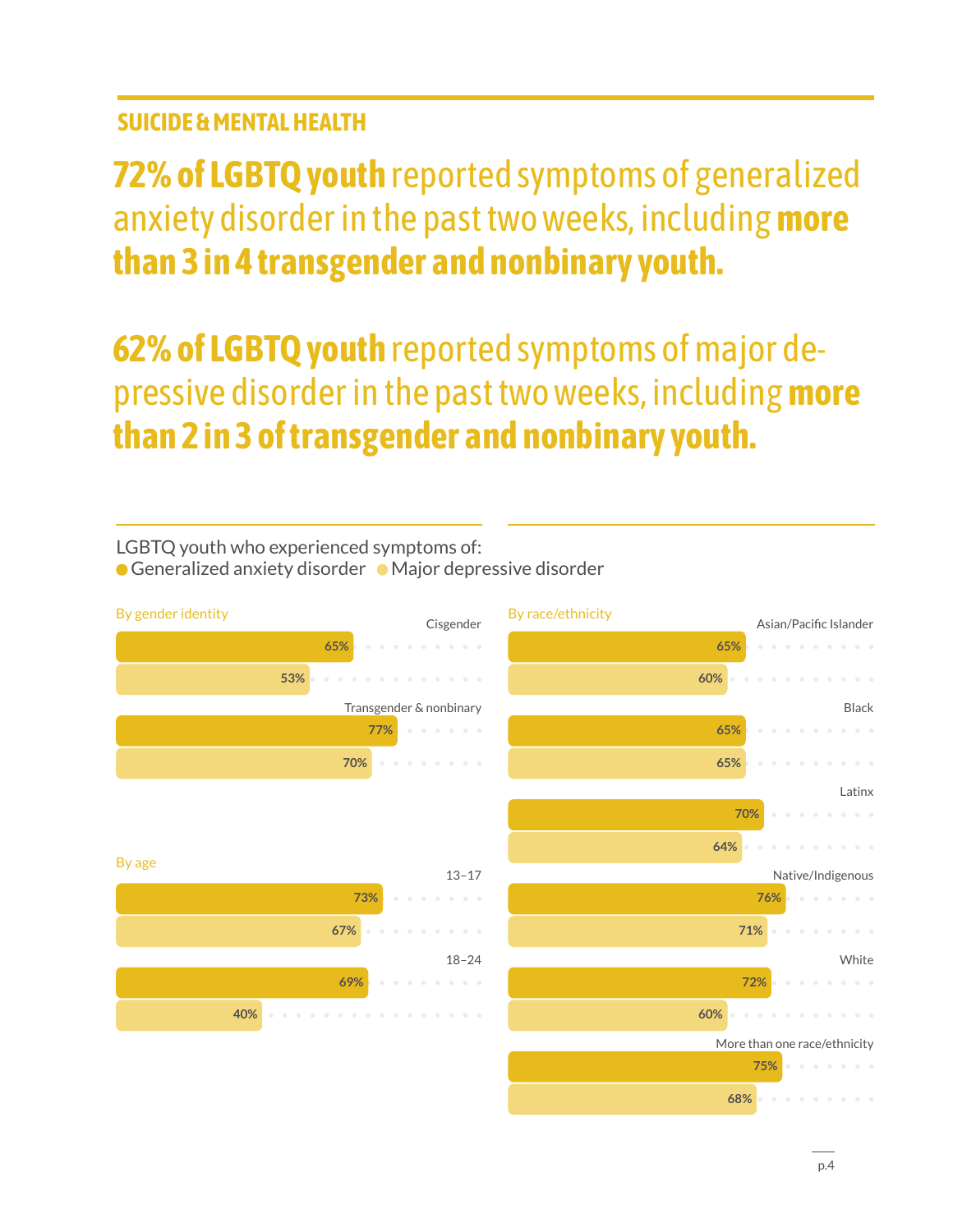#### **FINDING SUPPORT:** MENTAL HEALTHCARE

# In the past year, **nearly half of LGBTQ youth** have wanted counseling from a mental health professional, but did not receive it.



LGBTQ youth who wanted counseling from a mental health professional in the past year:

Wanted mental health care, but didn't get it

Received mental health care

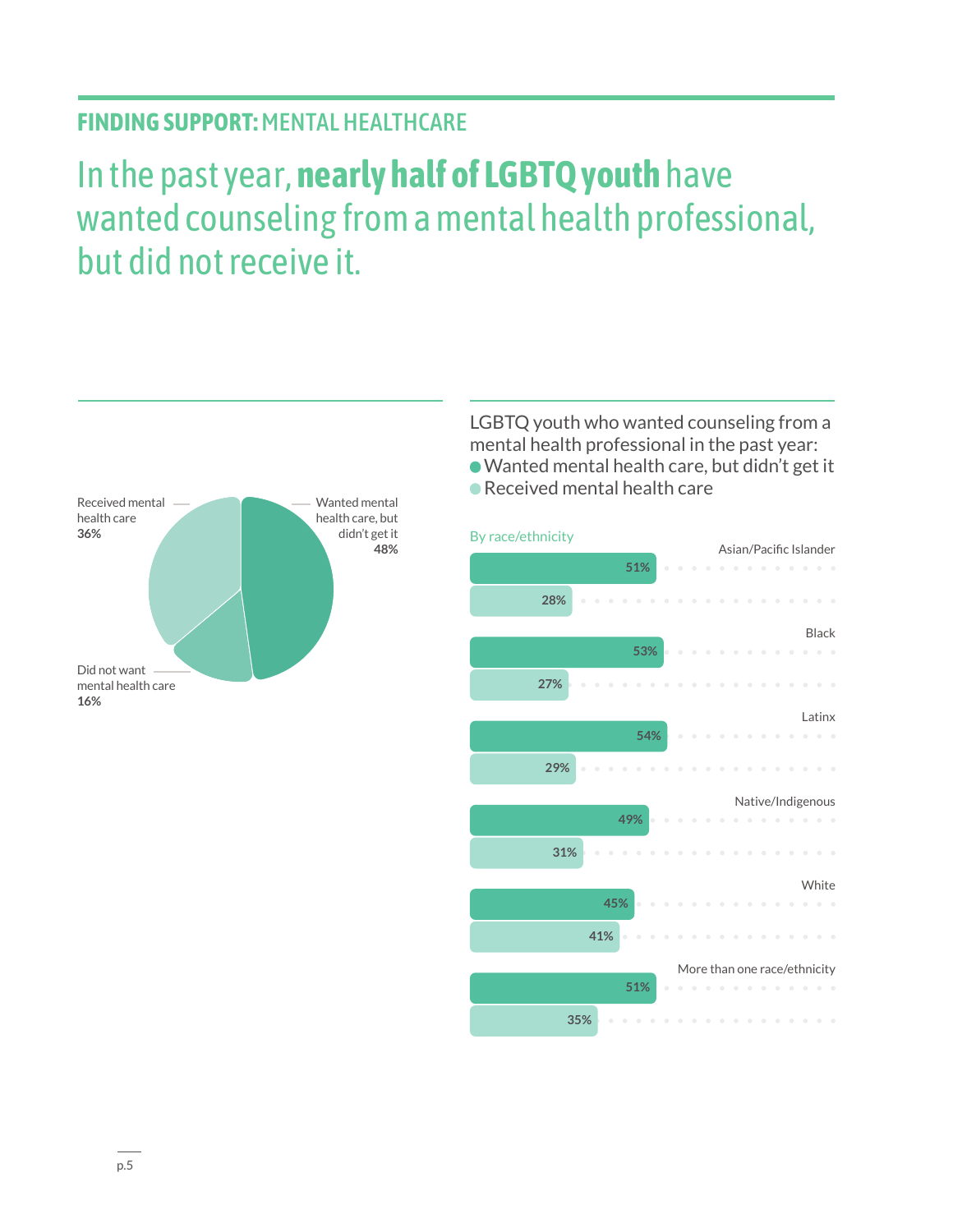## **FINDING SUPPORT:** CRISIS SERVICES

White

More than one race/ethnicity

# **More than 80% of LGBTQ youth of all races/ethnicities** said it was important that a crisis line include a focus on LGBTQ youth, should they need it.



Available by phone **81% 77%**

(e.g. WhatsApp or Facebook Messenger)

**82% 82% 61% 61% 61%** 

 $\alpha = \alpha - \alpha$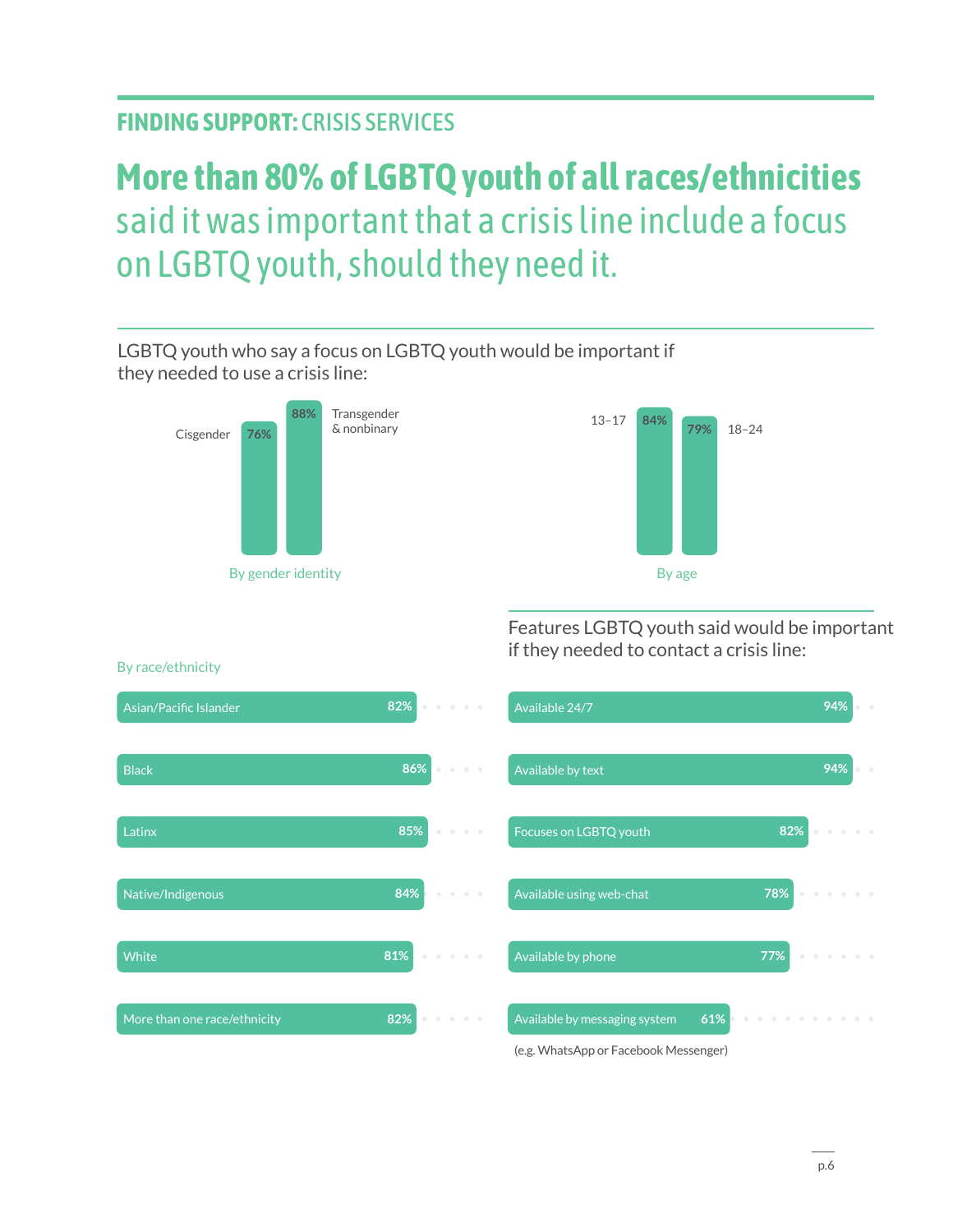#### **COVID-19**

# **70% of LGBTQ youth** stated that their mental health was "poor" most of the time or always during COVID-19.

LGBTQ youth who said:

- COVID-19 negatively impacted their mental health
- Their mental health was "poor" most of the time or always during COVID-19

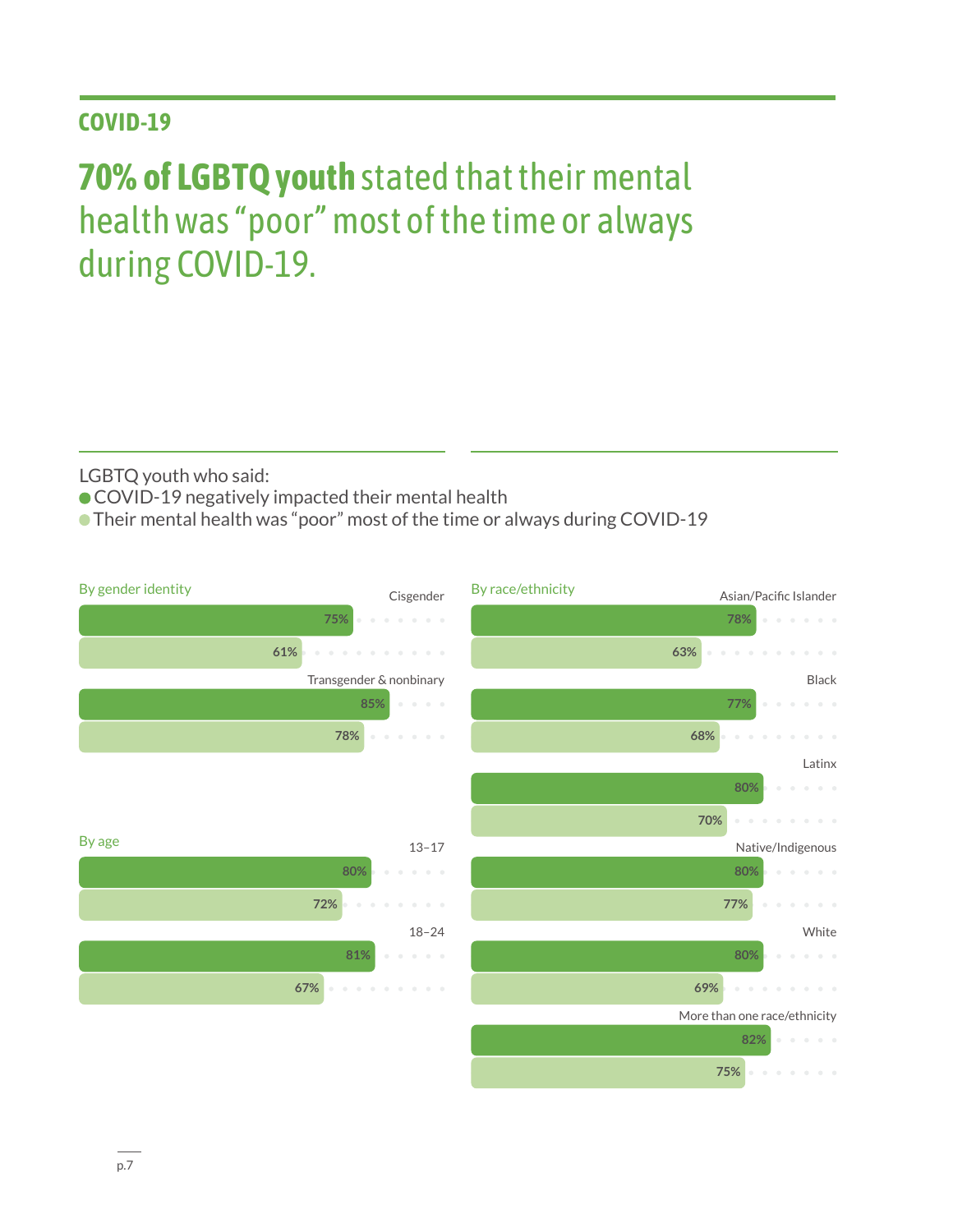## **COVID-19**

**Nearly half of LGBTQ youth** said that COVID-19 impacted their ability to express their sexual orientation.

# **Nearly 60% of transgender and nonbinary youth** said that COVID-19 impacted their ability to express their gender identity.

LGBTQ youth who said COVID-19 impacted their ability to express their: ● Sexual orientation ● Gender identity

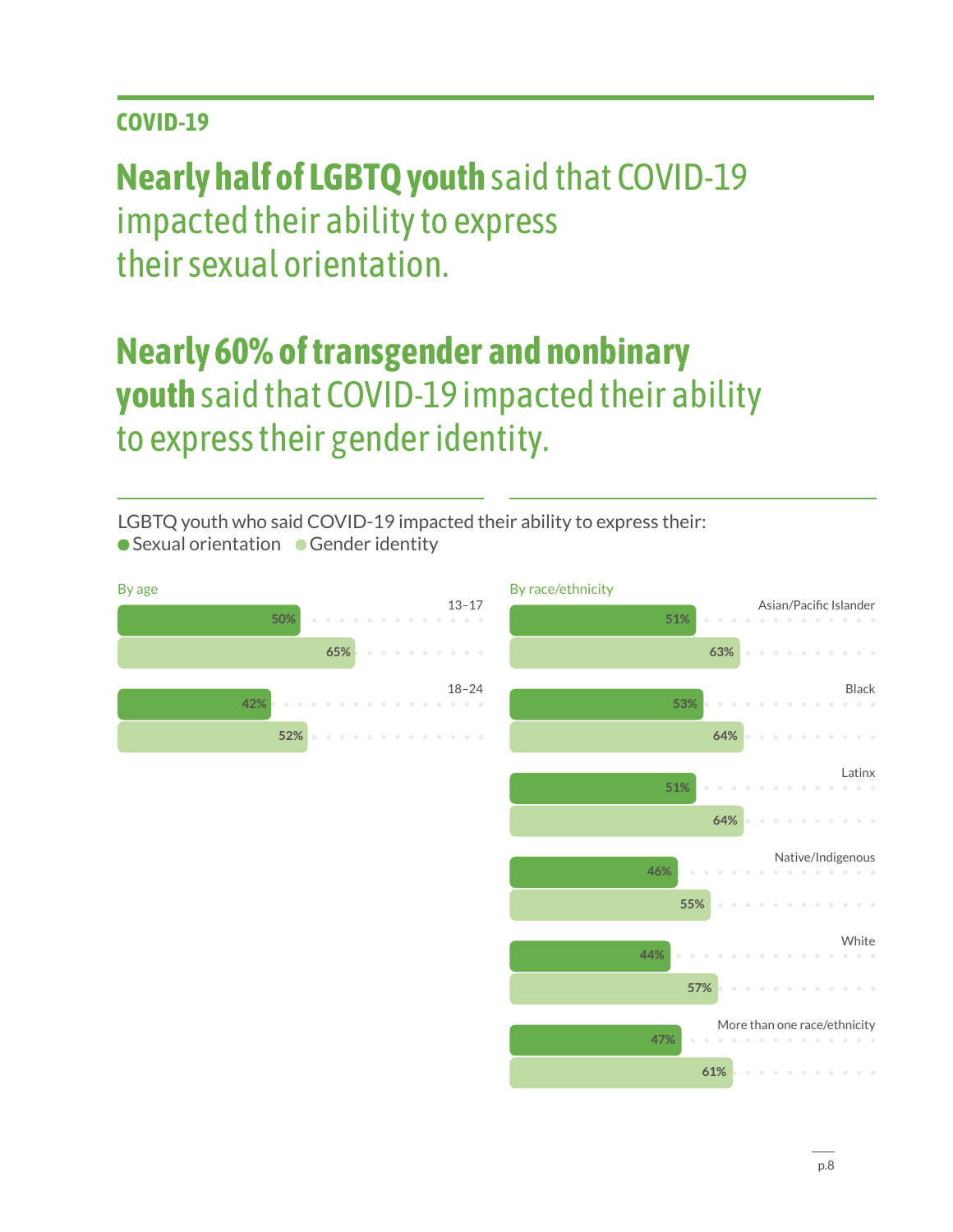## **COVID-19**

# **Nearly 40% of LGBTQ youth who had a job** reported that they lost it during COVID-19.

# **More than 80% of LGBTQ youth** stated that COVID-19 made their living situation more stressful.

LGBTQ youth who, due to COVID-19:

● Lost a job (if they had one) ● Experienced a more stressful living situation

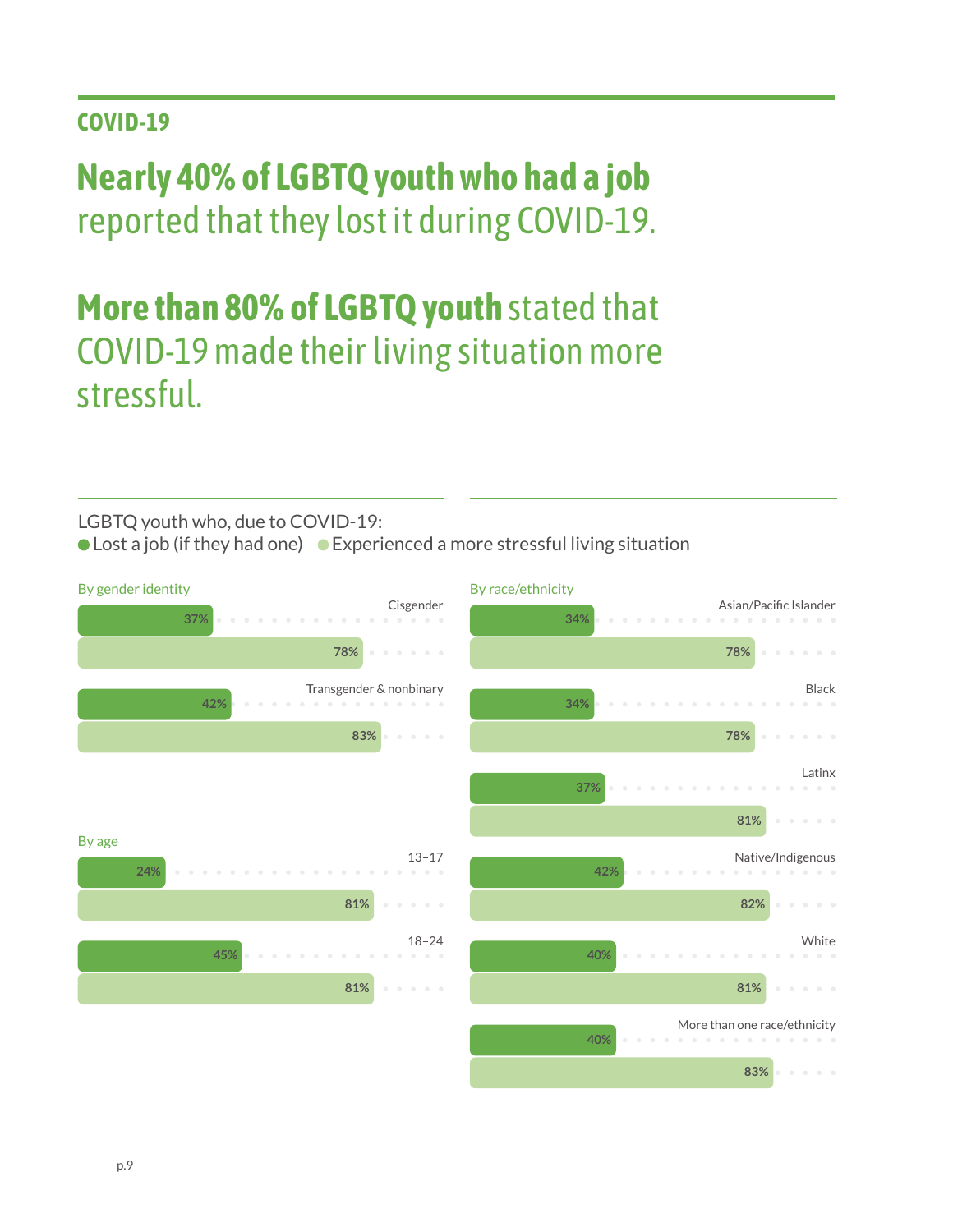### **SUPPORTING TRANSGENDER & NONBINARY YOUTH**

# Affirming **transgender and nonbinary youth** by respecting their **pronouns** and allowing them to change **legal documents** is associated with lower rates of attempting suicide.

Transgender & nonbinary youth who wanted to change their legal documents, such as driver's licenses and birth certificates:



Transgender & nonbinary youth who attempted suicide in the past year, comparison across ability to change legal documents:



If you live with other people, how many of them respect your pronouns?



Transgender & nonbinary youth who attempted suicide in the past year, comparison across the number of people they live with who respected their pronouns:

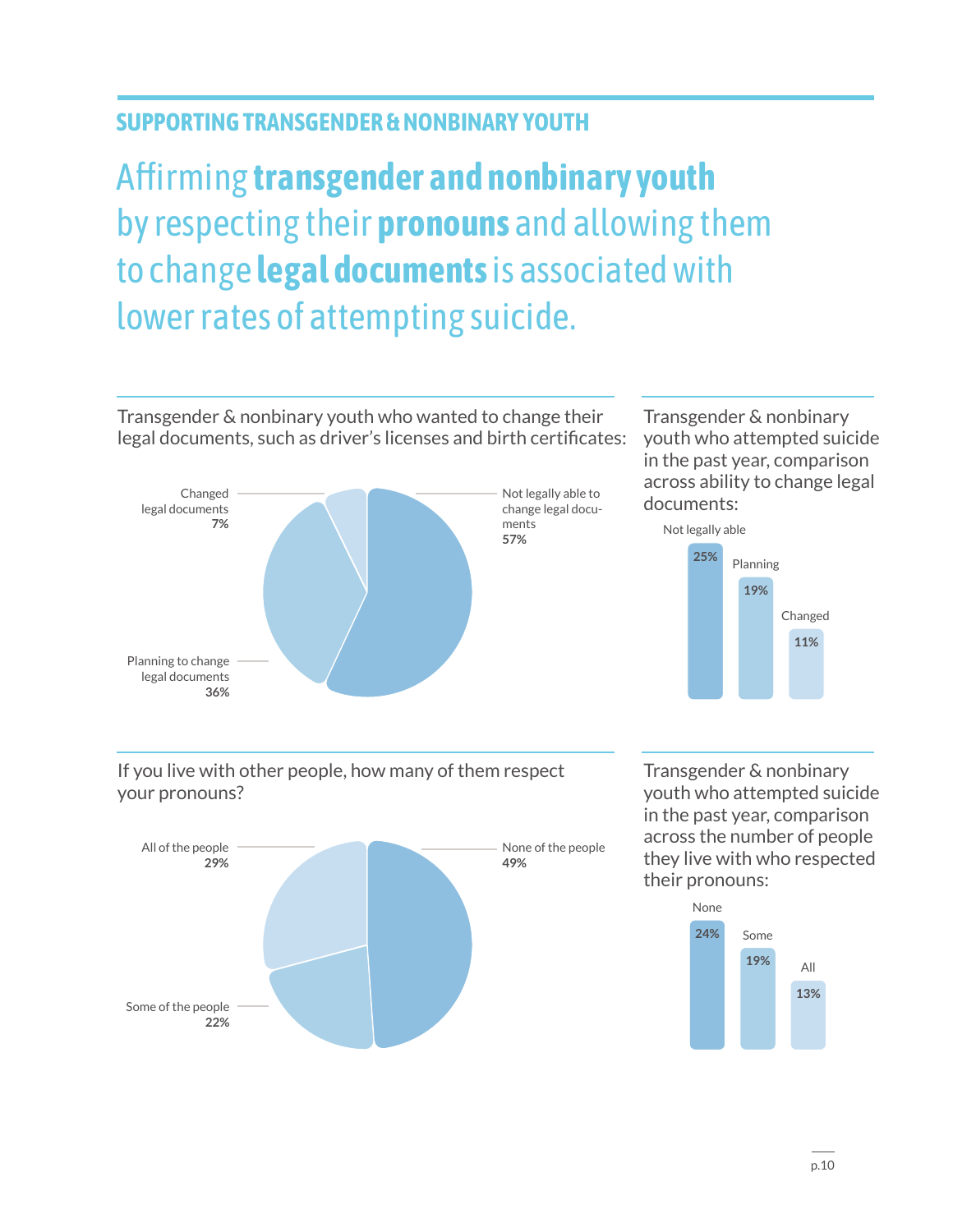#### **FOOD INSECURITY**

**30% of LGBTQ youth** experienced food insecurity in the past month, including **half of all Native/ Indigenous LGBTQ youth.**

**27% of LGBTQ youth** said they worried that food at home would run out in the last month before they or their family had money to buy more.



#### LGBTQ youth who attempted suicide in the past year, comparison across experiences of food insecurity:





**19% of LGBTQ youth** said that in the last month, they were hungry but didn't eat because they or their family didn't have enough food.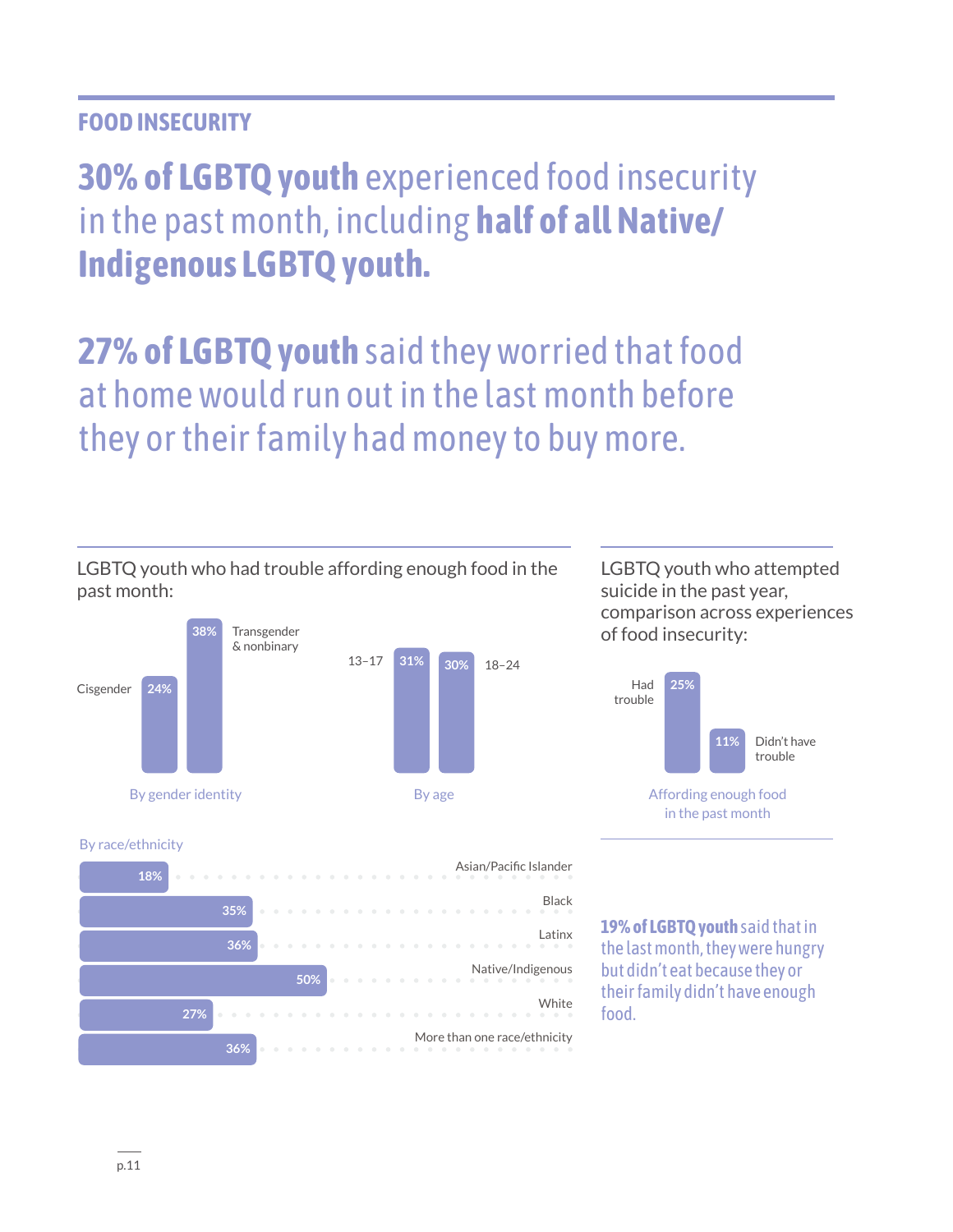## **CONVERSION THERAPY**

**LGBTQ youth who were subjected to conversion therapy** reported **more than twice the rate** of attempting suicide in the past year compared to those who were not.

LGBTQ youth who reported being subjected to conversion therapy:





LGBTQ youth who attempted suicide in the past year, comparison across those subjected to conversion therapy:



**Transgender and nonbinary youth** reported being subjected to conversion therapy at **twice the rate** of cisgender LGBQ youth.

**LGBTQ youth who reported being subjected to conversion therapy** were an average of 15 years old at the time, with **83% of LGBTQ youth** reporting that it occurred when they were younger than 18.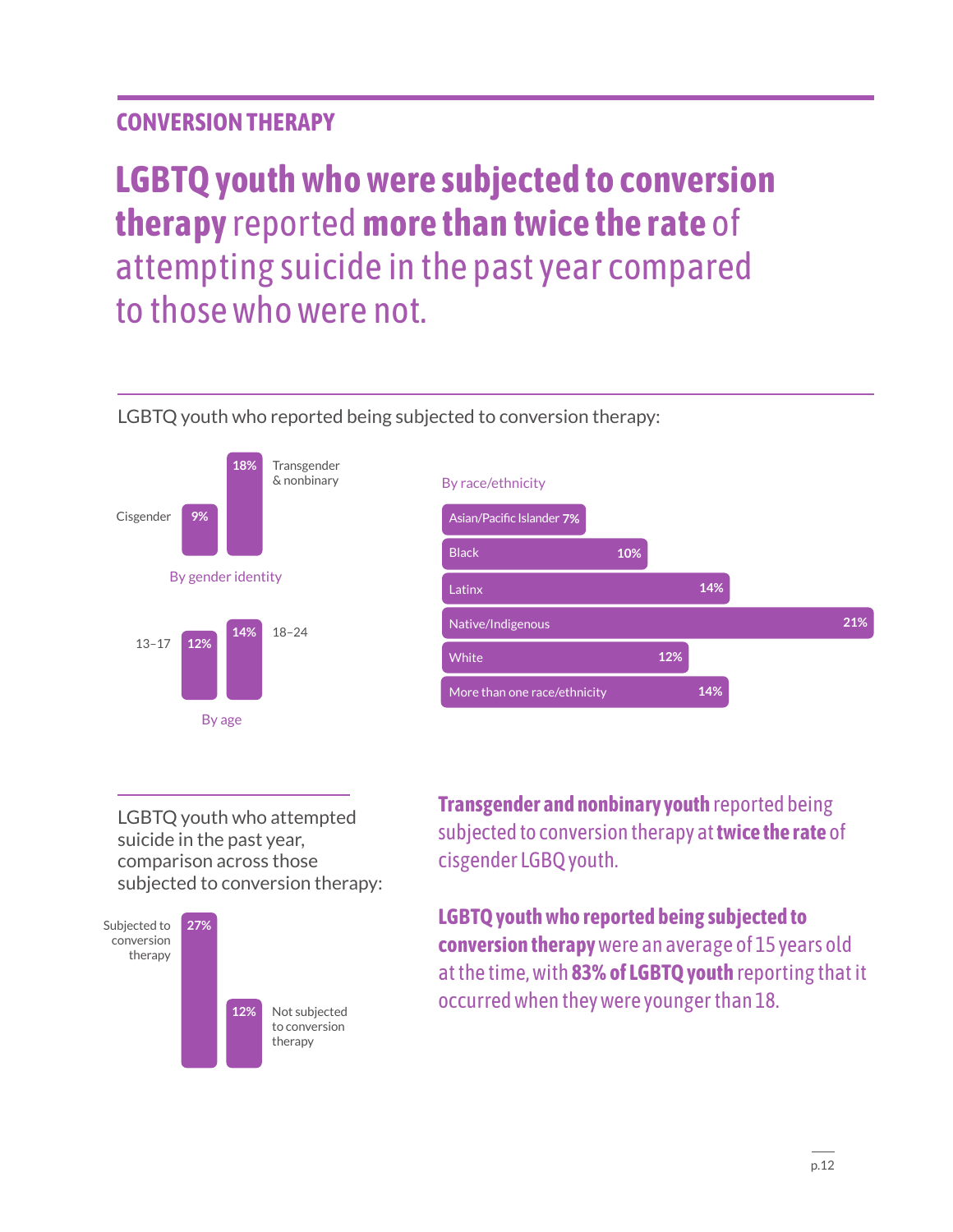## **DISCRIMINATION**

**75% of LGBTQ youth** reported that they had experienced discrimination based on their sexual orientation or gender identity at least once in their lifetime.

# **More than half of LGBTQ youth** reporting that they had experienced discrimination based on their sexual orientation or gender identity in the past year.





On the basis of sexual orientation

On the basis of gender identity among transgender & nonbinary youth

On the basis of race, ethnicity, or nationality among LGBTQ youth of color

LGBTQ youth who attempted suicide in the past year, comparison across the number of types of discrimination experienced:

**By number of types** 



**Half of LGBTQ youth of color**  reported discrimination based on their race/ethnicity in the past year, including **67% of Black** 

**LGBTQ youth** and **60% of Asian/ Pacific Islander LGBTQ youth.**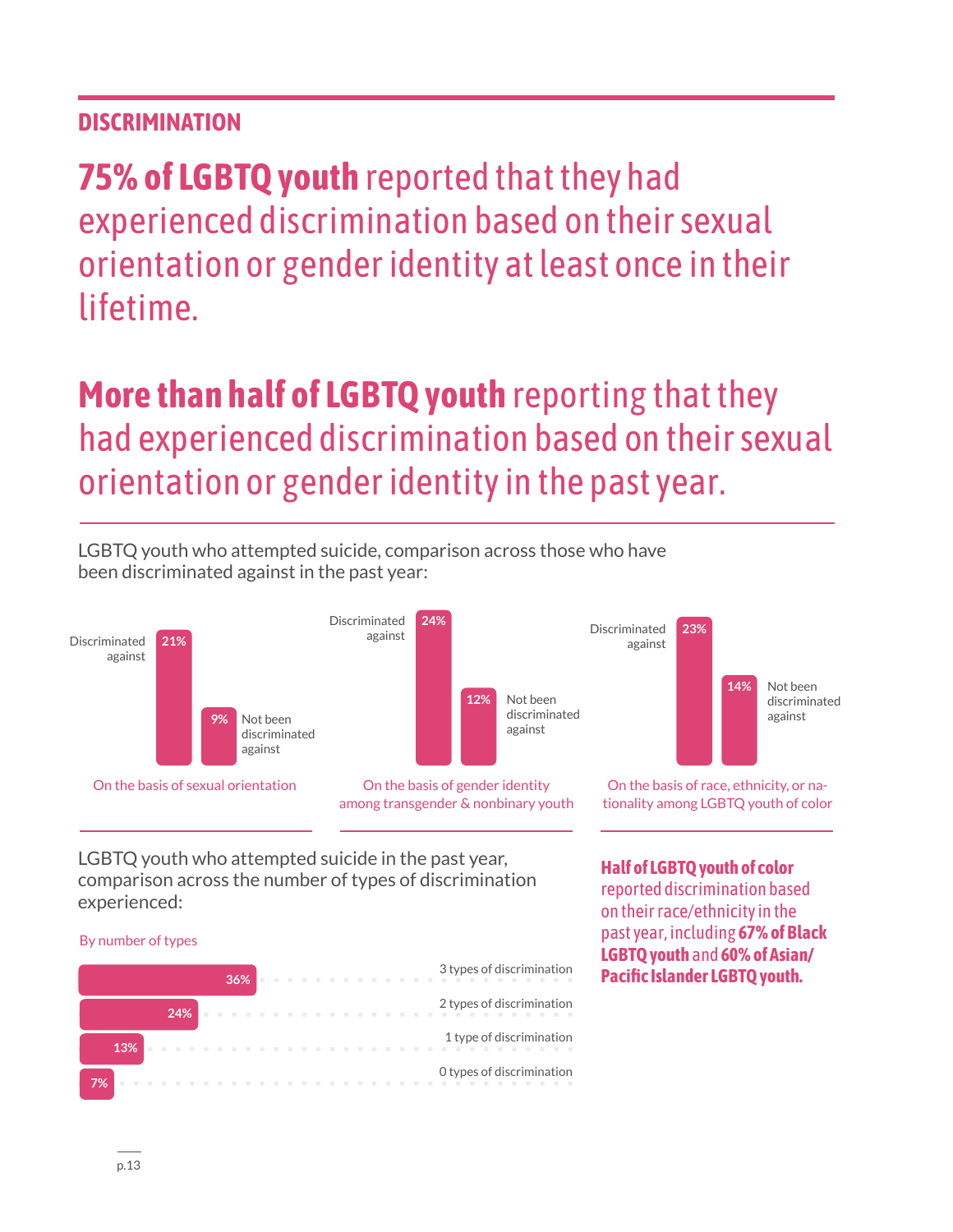#### **AFFIRMING SPACES**

# Only **1 in 3 LGBTQ youth** found their home to be LGBTQ-affirming.

Where LGBTQ youth access LGBTQ-affirming spaces:



**LGBTQ youth who had access to spaces that affirmed their sexual orientation and gender identity** reported **lower rates** of attempting suicide than those who did not.

Where transgender and nonbinary youth access gender-affirming spaces:



**Most LGBTQ youth** had access to online spaces that affirmed their sexual orientation and gender identity.

LGBTQ youth who attempted suicide in the past year, comparison across access to LGBTQ-affirming spaces:



Social media has both positive and negative impacts on LGBTQ youth. **96% of LGBTQ youth** said social media positively impacted their well-being, and **88% of LGBTQ youth** said it negatively impacted their well-being.

Transgender & nonbinary youth who attempted suicide in the past year, comparison across access to gender-affirming spaces:



**Affirming** 

Not affirming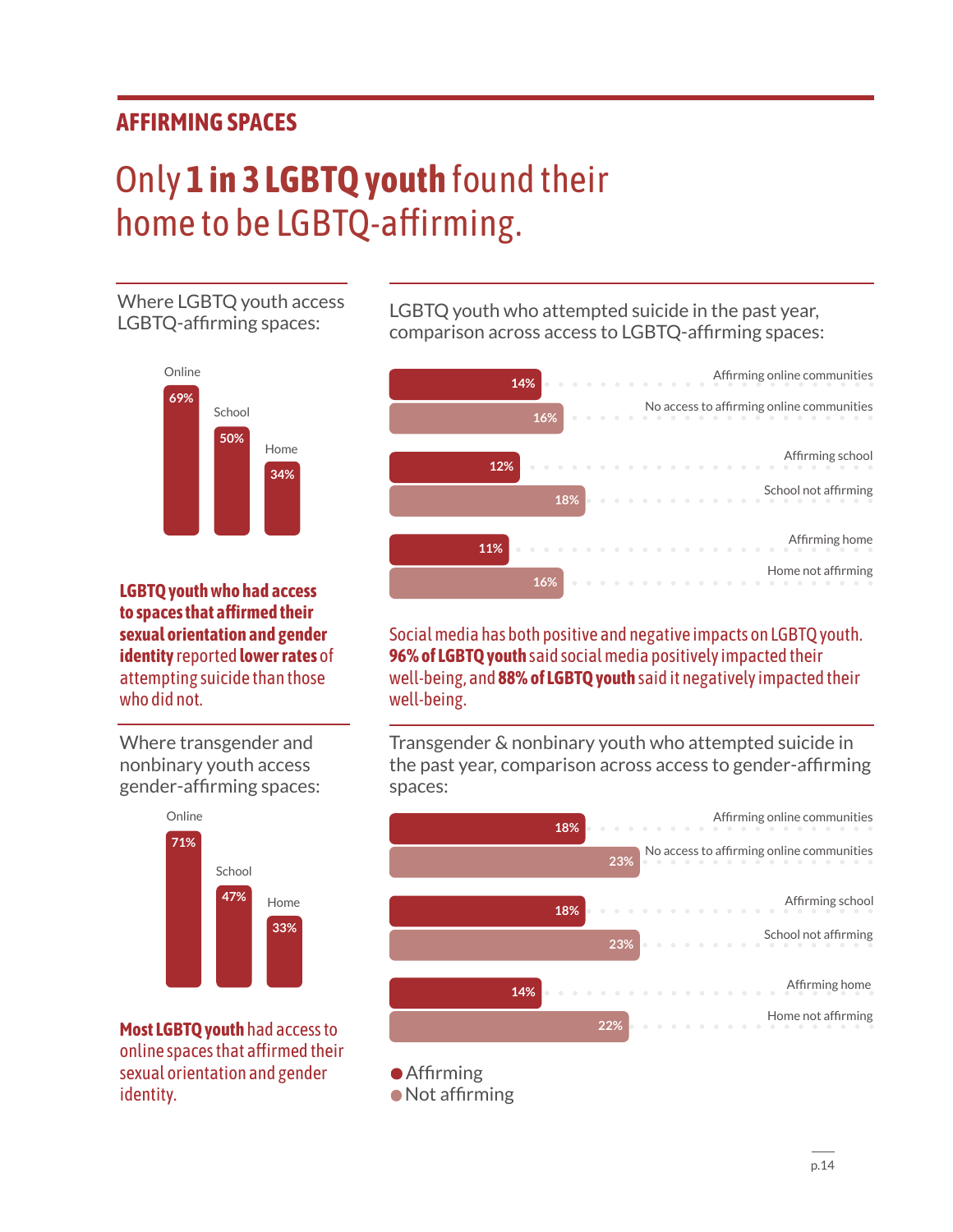#### **FINDING JOY**

Although LGBTQ youth described a number of challenges in their lives, they also listed hundreds of ways they find joy and strength, including:

> Affirming parents • Anime • Chosen family Educational opportunities • Faith & spirituality Feeling seen • Finding community online Having a pet • Having a supportive partner Learning more about LGBTQ history LGBTQ support at school • Moving away • Music Others who identify in similar ways Reading & writing • Representation in media Seeing others take pride in being LGBTQ Seeing rainbow flags & stickers in public Supportive friends • Theater • Therapy Unapologetic embracing of self • Video games Watching LGBTQ people on TikTok & YouTube Working out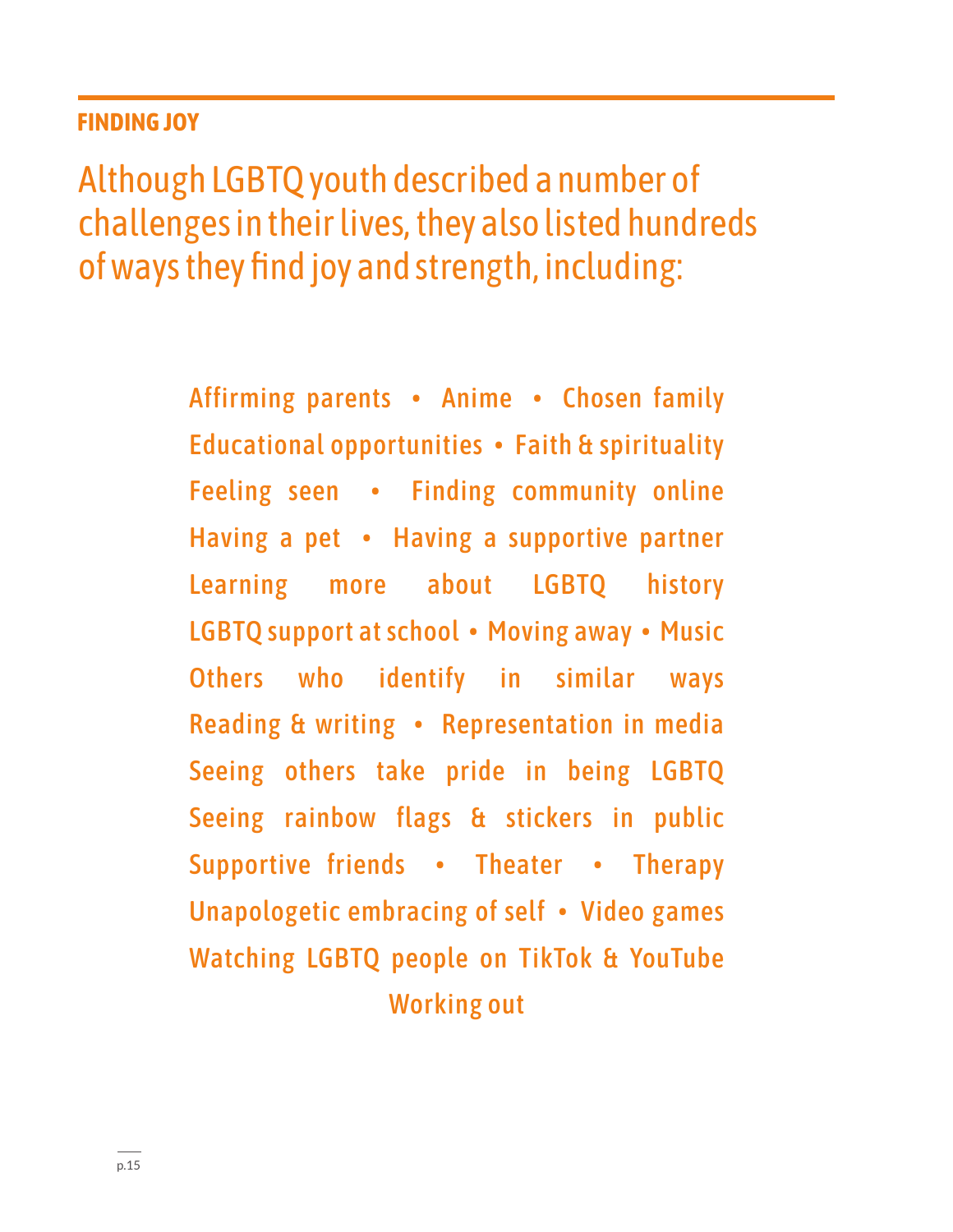#### **RESEARCH**

The mission of The Trevor Project's Research Department is to **produce and use innovative research** that brings new knowledge and clinical implications to the field of suicidology and LGBTQ youth mental health.

## **To address this mission we:**

Providing empirical data to better understand the lives of LGBTQ youth and suicidality including risk factors, protective factors, and outcomes.

- The Trevor Project will be a leading source of scientific information on the needs and strengths of LGBTQ youth
- The Trevor Project will collaborate with key national and international research teams and agencies to improve the lives of LGBTQ youth

#### Advance Scientific Inquiry Support The Trevor Project's Life-Saving Work

Using internal and external data and research findings to advance The Trevor Project's crisis services and peer support programs as well as advocacy and education initiatives.

- The Trevor Project's advocacy and training activities will be supported by data collected directly by The Trevor Project as well as evidence gathered from the broader research literature
- The Trevor Project will embody an evidence-informed culture in which all staff are supported and recognized in the use of research evidence

#### Inform Public Knowledge

Ensuring our research and evaluation findings are applicable and widely communicated to the broader public including LGBTQ youth-serving agencies and mental health organizations.

- The Trevor Project will serve as a national model on how to integrate the best research evidence into its practices, programs, and policies
- The Trevor Project will be a leading resource on terminology related to LGBTQ youth

**Recommended Citation** The Trevor Project. (2021). 2021 National Survey on LGBTQ Youth Mental Health. West Hollywood, California: The Trevor Project.

For additional information please contact: Research@TheTrevorProject.org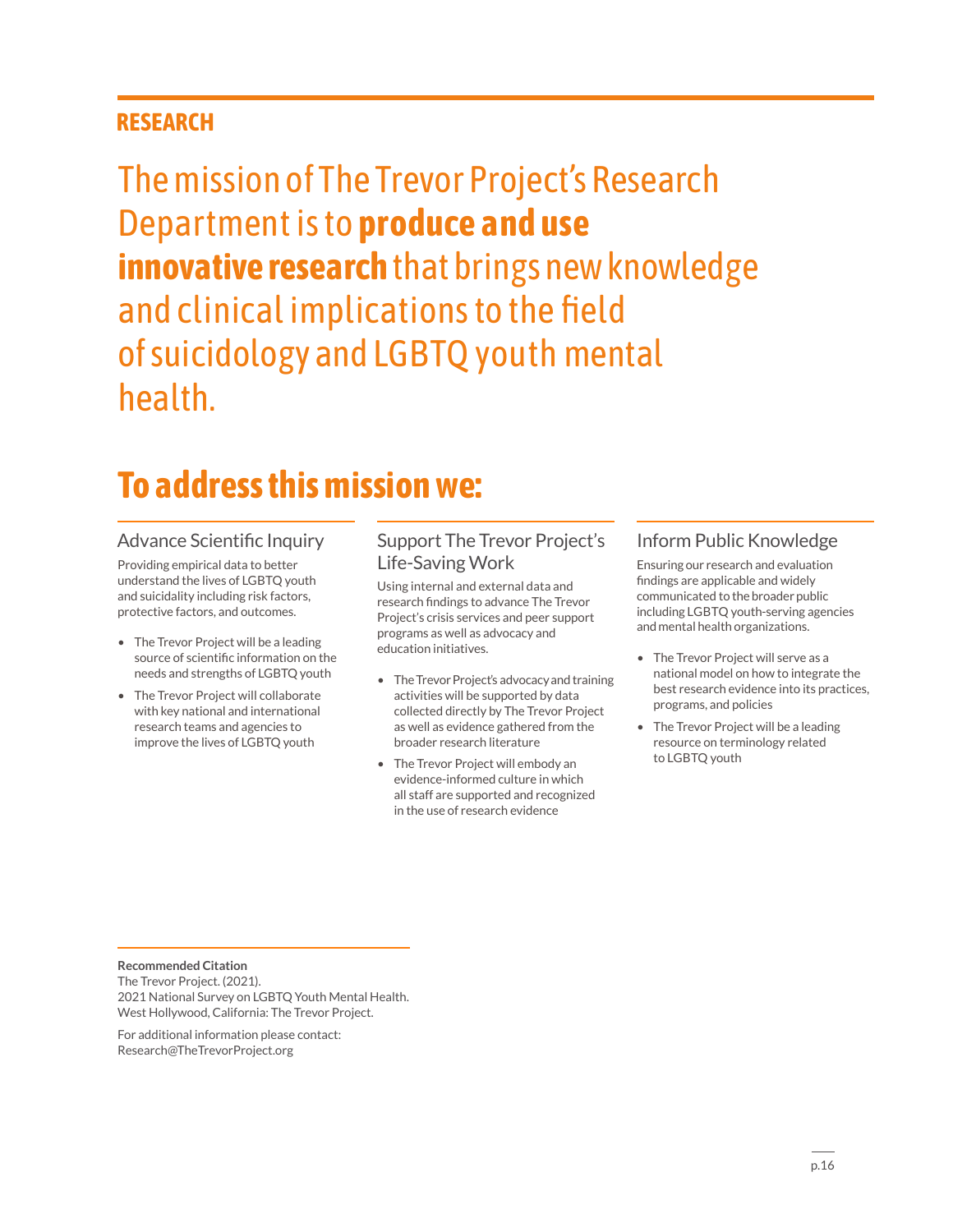#### **METHODOLOGY**

The content and methodology for **The Trevor Project's 2021 National Survey on LGBTQ Youth Mental Health**  were approved by an independent Institutional Review Board.

A quantitative cross-sectional design was used to collect data through an online survey platform between October 12, 2020 and December 31, 2020. A sample of individuals ages 13–24 who resided in the United States was recruited via targeted ads on social media. No recruitment was conducted via The Trevor Project website or any of The Trevor Project's social media sites. Respondents were defined as being LGBTQ if they identified with a sexual orientation other than straight/heterosexual, a gender identity other than cisgender, or both. In order to ensure representativeness of the sample, targeted recruitment was conducted to ensure adequate sample sizes with respect to geography, gender identity, and race/ethnicity. Qualified respondents completed a secure online questionnaire that included a maximum of 142 questions. Questions on considering and attempting suicide in the past 12 months were taken from the Centers for Disease Control and Prevention's Youth Risk Behavior Survey to allow for comparisons to their nationally representative sample. Each question related to mental health and suicide was preceded by a message stating,

"If at any time you need to talk to someone about your mental health or thoughts of suicide, please call The Trevor Project at 1-866-488-7386."

Participation was voluntary and informed consent was obtained. No names or personal details were included to ensure anonymity. A total of 82,147 youth from unique IP addresses consented to complete the survey. Eligible youth included those between the ages of 13–24 who identified as LGBTQ and resided in the U.S.

Additionally, in order to develop a sample that more closely approximated the race and ethnicity composition of the United States, quota limits were set for race/ethnicity categories. After providing demographic information — including their age, state, sex assigned at birth, gender identity, sexual orientation, and race/ethnicity — 2,158 youth were screened out based on ages outside of the sample range and residency outside of the United States. Additionally, 27,588 youth were screened out of the survey due to quotas for race/ethnicity already being met, resulting in an eligible sample of 54,559 respondents. A validity check was placed midway through the survey which asked participants to select "agree" from a five-point statement with answers ranging from "strongly disagree" to "strongly agree." Youth who did not select "agree" (n=804) or who did not reach the validity question in the mid-point of the survey (18,365) were removed from the analytic sample. More detailed screening of response consistency and quality resulted in the removal of an additional 631 respondents.

The final analytic sample consisted of 34,759 LGBTQ youth between the ages of 13–24 residing in the United States who provided valid and reliable responses to survey questions.

This report uses "transgender and nonbinary" as an umbrella term to encompass non-cisgender youth, which includes young people who identify as transgender and nonbinary as well as other labels outside of the cisgender binary, including genderqueer, agender, genderfluid, gender neutral, bigender, androgynous, and gender non-conforming, among others.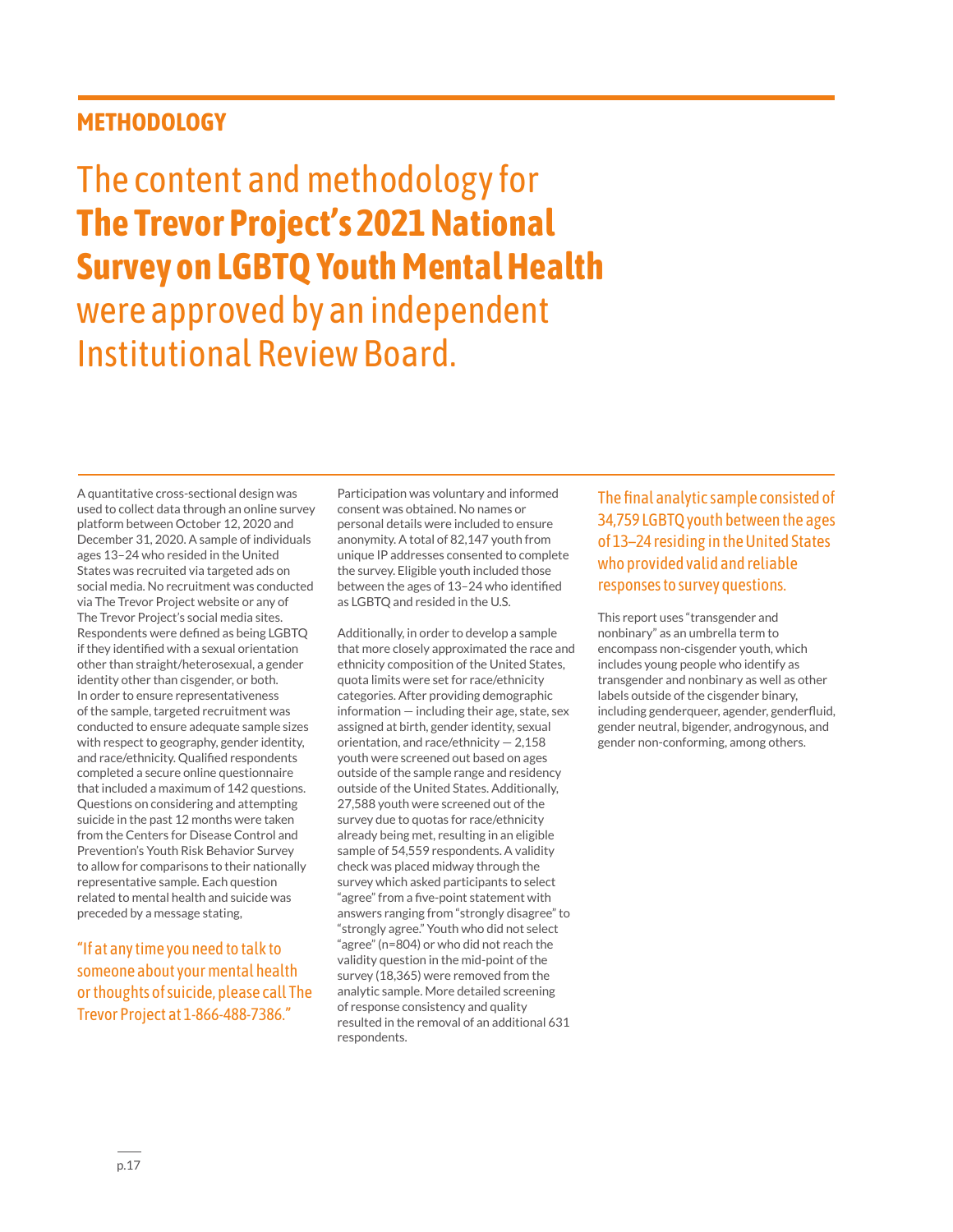#### **METHODOLOGY**

Comparability to 2019 Youth Risk Behavior Survey by the Centers for Disease Control and Prevention (CDC):





#### **Sexual Orientation**

| $\bullet$ Bisexual       | 37% |
|--------------------------|-----|
| Gay or lesbian           | 28% |
| • Pansexual              | 19% |
| • Queer                  | 12% |
| I am not sure            | 4%  |
| Straight or heterosexual | 1%  |
|                          |     |

#### **Asexual/Ace Spectrum**

| Not asexual/ace spectrum | 86% |
|--------------------------|-----|
| Asexual/ace spectrum     | 14% |

In order to better understand how our sample compares to a national probabilistic sample, we included questions regarding considering and attempting suicide that were identical to those used by the Centers for Disease Control and Prevention (CDC) in their Youth Risk Behavior Surveillance System (YRBS).

Analyses were conducted to compare rates of seriously considering suicide and attempting suicide in the past 12 months among youth ages 13–18 in our sample to the 2019 YRBS sample of lesbian, gay, and bisexual (LGB) high school students.

YRBS prevalence rates among LGB youth for seriously considering suicide (47%) were comparable to rates among the same age range in our sample (47%).

Additionally, 23% of LGB youth in the 2019 YRBS reported a suicide attempt in the past 12 months compared to 19% in our sample of youth ages 13–18.

Our analytical sample has representation from over 7,500 Latinx LGBTQ youth, over 3,700 Asian/Pacific Islander LGBTQ youth, over 3,400 Black LGBTQ youth, and over 1,700 Native/Indigenous LGBTQ youth who reported their race/ethnicity either exclusively or as part of a multiracial identity.



| ıth    | 35% |
|--------|-----|
| st     | 26% |
| lwest  | 23% |
| theast | 16% |
|        |     |



#### **Race/Ethnicity**

 $• 13-17$ 18–24

| ● White<br>• More than one identity<br>$\bullet$ Latinx<br>● Asian/Pacific Islander<br><b>Black</b> | 55%<br>18%<br>15%<br>6%<br>5% |
|-----------------------------------------------------------------------------------------------------|-------------------------------|
| Native/Indigenous                                                                                   | 2%                            |



#### **Gender Identity Age**

| $\bullet$ Girl or woman<br>● Nonbinary, gender fluid, | 41%<br>26% |
|-------------------------------------------------------|------------|
| or gender non-conforming                              |            |
| ● Boy or man                                          | 23%        |
| Not sure or questioning                               | 9%         |



#### **Transgender & Nonbinary Identity Socioeconomic Status**

- **Cisgender**  Questioning if transgender **18%**  or nonbinary **44%**
- Transgender or nonbinary **38%**



- Has more than enough to **77%** meet basic needs
- Has just enough or less than enough to meet basic needs **23%**

**57% 43%**